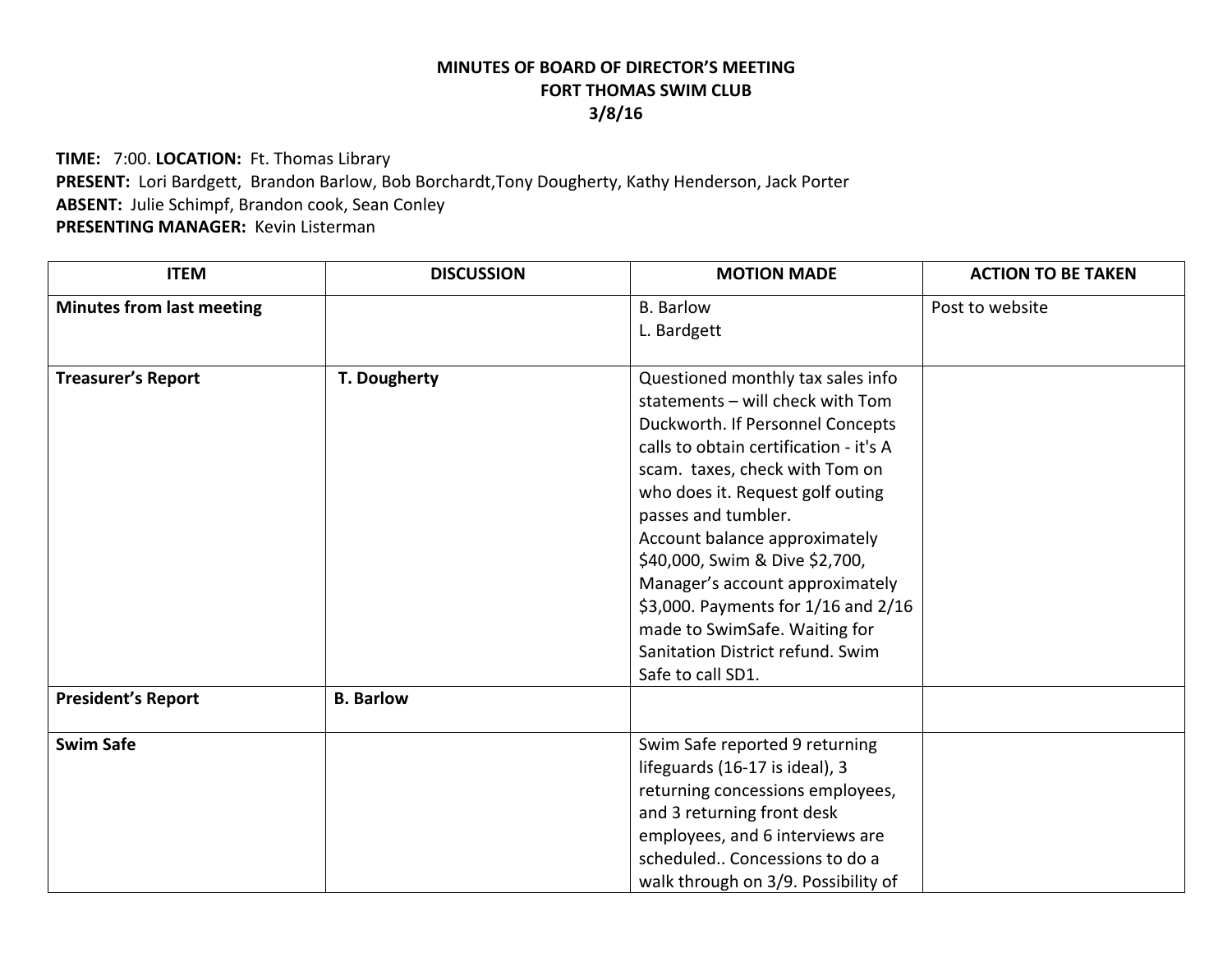|                         |                                | max and Erma's in Norwood                 |  |
|-------------------------|--------------------------------|-------------------------------------------|--|
|                         |                                | closing- we could buy supplies?           |  |
|                         |                                | Projects - see attached sheet -           |  |
|                         |                                | approved                                  |  |
|                         |                                | Full pool painting - approximately        |  |
|                         |                                | \$15,000, needed every 5-6 years          |  |
|                         |                                | Swim Safe to change out drains.           |  |
|                         |                                | Chairs, tables & umbrellas - 9rod         |  |
|                         |                                | iron tables, 3 stone postpone order       |  |
|                         |                                | more tables, purchase 24 chairs to        |  |
|                         |                                | refurbish from another swim club          |  |
|                         |                                | replacing them. Management start          |  |
|                         |                                | up pool last week of April,               |  |
|                         |                                | inspection likely May. First week         |  |
|                         |                                | crew, then 2 <sup>nd</sup> week May. Pool |  |
|                         |                                | cover? Sell to greenhouse for cover.      |  |
| <b>Pool and Grounds</b> | <b>B. Cook &amp; S. Conley</b> |                                           |  |
|                         |                                |                                           |  |
| <b>Swim and Dive</b>    | <b>B.</b> Barlow               | Need dive coach.                          |  |
|                         |                                | ? Light flash found                       |  |
| Membership              | L. Bardgett                    | Packets to be out by end of week.         |  |
|                         |                                | Need to update with list.                 |  |
| <b>Activities</b>       | K. Henderson                   | Added a guys night out.                   |  |
|                         |                                |                                           |  |
| <b>Old Business</b>     |                                |                                           |  |
| New Business-           |                                | Sell extra supplies - goggles not         |  |
|                         |                                | cost effective.other clubs rent life      |  |
|                         |                                | jackets, ? Selling swim diapers           |  |
|                         |                                | Garbage - assign to life guards with      |  |
|                         |                                | bathroom duty.                            |  |
|                         |                                | Attendance - with sign in system          |  |
|                         |                                | will be able to monitor attendance        |  |
|                         |                                | numbers at three different time           |  |
|                         |                                | periods (after school starts, etc.)       |  |
|                         |                                | Attire - desk, guards (red),              |  |
|                         |                                | concessions - different colors            |  |